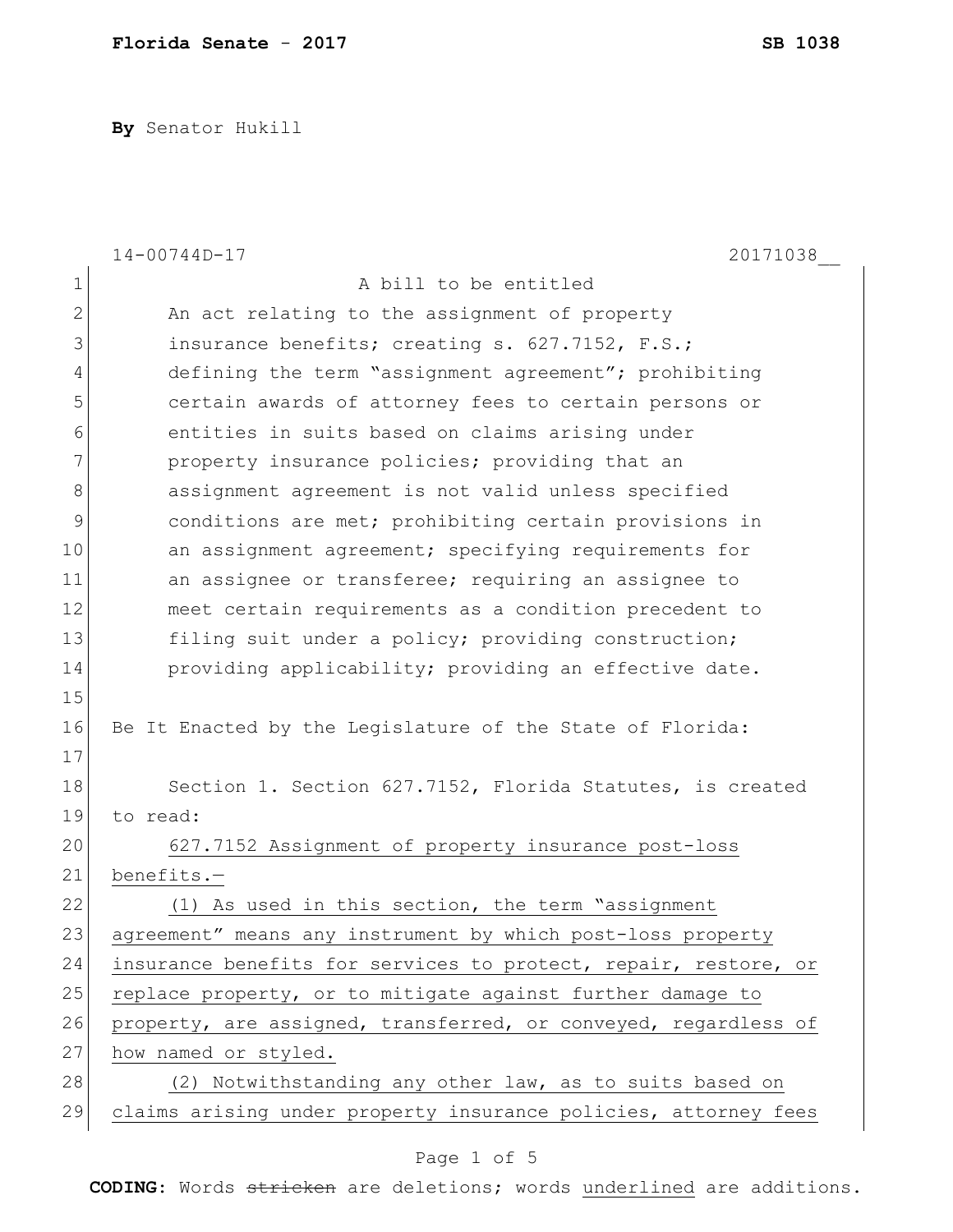|    | $14 - 00744D - 17$<br>20171038                                   |
|----|------------------------------------------------------------------|
| 30 | may not be awarded under s. 627.428 or s. 626.9373 in favor of   |
| 31 | any person or entity seeking relief against the insurer pursuant |
| 32 | to an assignment agreement.                                      |
| 33 | (3) An assignment agreement is not valid unless it meets         |
| 34 | all of the following requirements:                               |
| 35 | The assignment agreement is in writing and is executed<br>(a)    |
| 36 | by all named insureds;                                           |
| 37 | (b) The assignment agreement contains a provision that           |
| 38 | permits all named insureds to rescind the assignment agreement   |
| 39 | without any penalty or rescission or cancellation fee within 7   |
| 40 | business days after the date the assignment agreement is         |
| 41 | executed by all named insureds;                                  |
| 42 | (c) The assignment agreement contains a provision requiring      |
| 43 | the assignee or transferee to provide a copy of the executed     |
| 44 | assignment agreement to the insurer no later than 3 business     |
| 45 | days after the assignment agreement is executed by any named     |
| 46 | insured; and                                                     |
| 47 | (d) The assignment agreement contains a written, itemized,       |
| 48 | per-unit cost estimate of the work to be performed by the        |
| 49 | assignee or transferee.                                          |
| 50 | The following provisions may not be included in an<br>(4)        |
| 51 | assignment agreement and are deemed to be invalid and            |
| 52 | unenforceable against the property insurer or named insureds:    |
| 53 | (a) A penalty or fee for rescission of the assignment            |
| 54 | agreement pursuant to subsection (3);                            |
| 55 | (b) A check or mortgage processing fee;                          |
| 56 | (c) A penalty or fee for cancellation of the assignment          |
| 57 | agreement; or                                                    |
| 58 | (d) An administrative fee.                                       |
|    |                                                                  |

## Page 2 of 5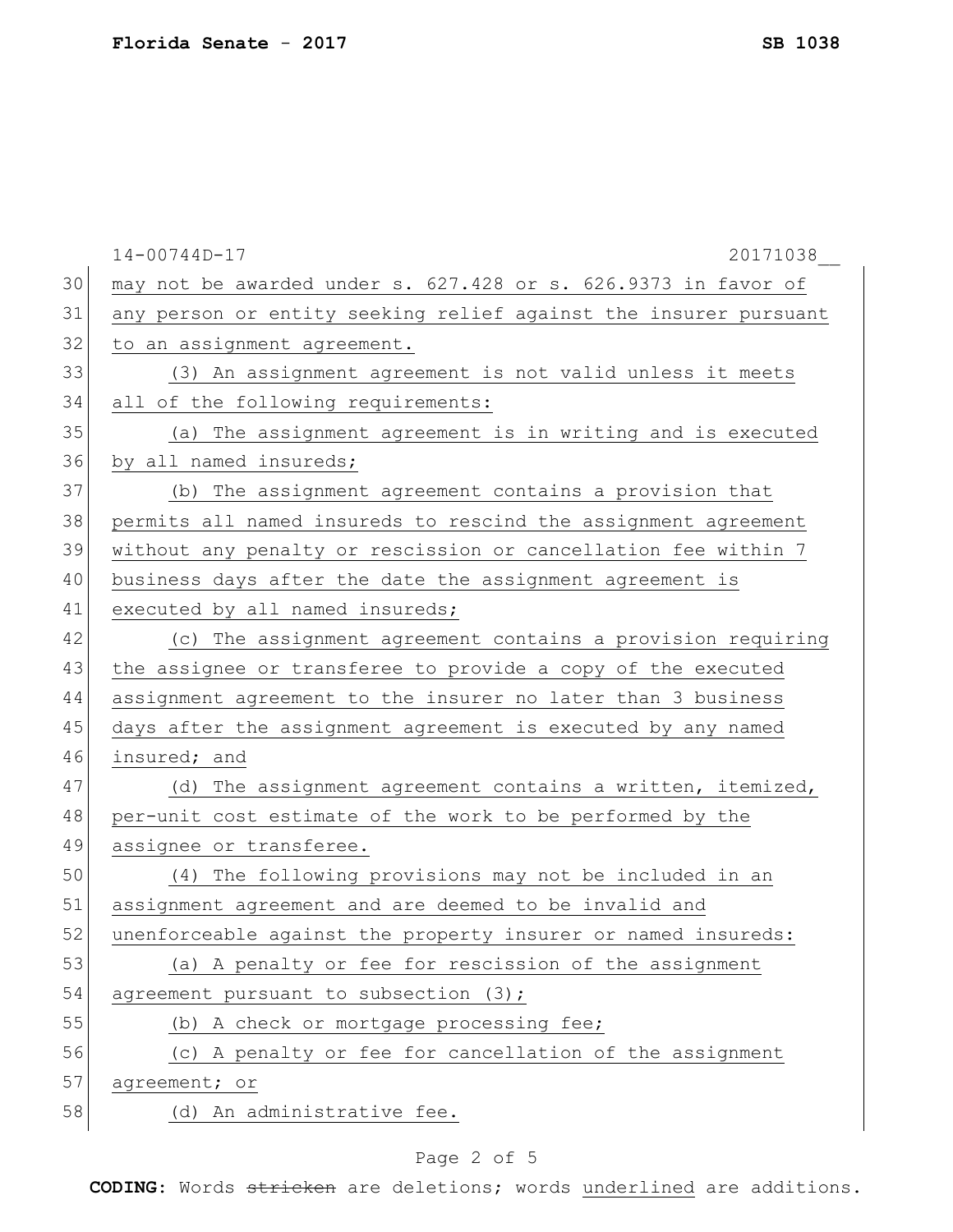|    | $14 - 00744D - 17$<br>20171038                                   |
|----|------------------------------------------------------------------|
| 59 | (5) As to claims arising under an assignment agreement, the      |
| 60 | failure to comply with any provision of this subsection creates  |
| 61 | a presumption that the insurer is prejudiced by such failure to  |
| 62 | comply and shifts the burden in any proceeding or suit to the    |
| 63 | party seeking benefits, rights, or proceeds from the insurer to  |
| 64 | demonstrate that the insurer was not prejudiced. The assignee or |
| 65 | transferee must do all of the following:                         |
| 66 | (a) Maintain records of all services provided under the          |
| 67 | assignment agreement;                                            |
| 68 | (b) Cooperate with the insurer in the investigation of a         |
| 69 | claim;                                                           |
| 70 | (c) Provide the insurer with any and all records and             |
| 71 | documents requested related to services provided and permit the  |
| 72 | insurer to make copies;                                          |
| 73 | (d) Deliver a copy of the executed assignment agreement to       |
| 74 | the insurer no later than 3 business days after the assignment   |
| 75 | agreement is executed by all named insureds; and                 |
| 76 | (e) Concurrently with any request for payment of benefits        |
| 77 | under the insurance policy, provide the insurer with a written,  |
| 78 | itemized, per-unit cost statement of services actually performed |
| 79 | pursuant to the assignment agreement.                            |
| 80 | As to claims arising under an assignment agreement, an<br>(6)    |
| 81 | assignee must, as a condition precedent to filing a suit under   |
| 82 | the policy:                                                      |
| 83 | (a) If required by the insurer, submit to examinations           |
| 84 | under oath and recorded statements conducted by the insurer or   |
| 85 | the insurer's representative which are limited to matters        |
| 86 | related to the services provided, the costs of services, and the |
| 87 | assignment or transfer; and                                      |

## Page 3 of 5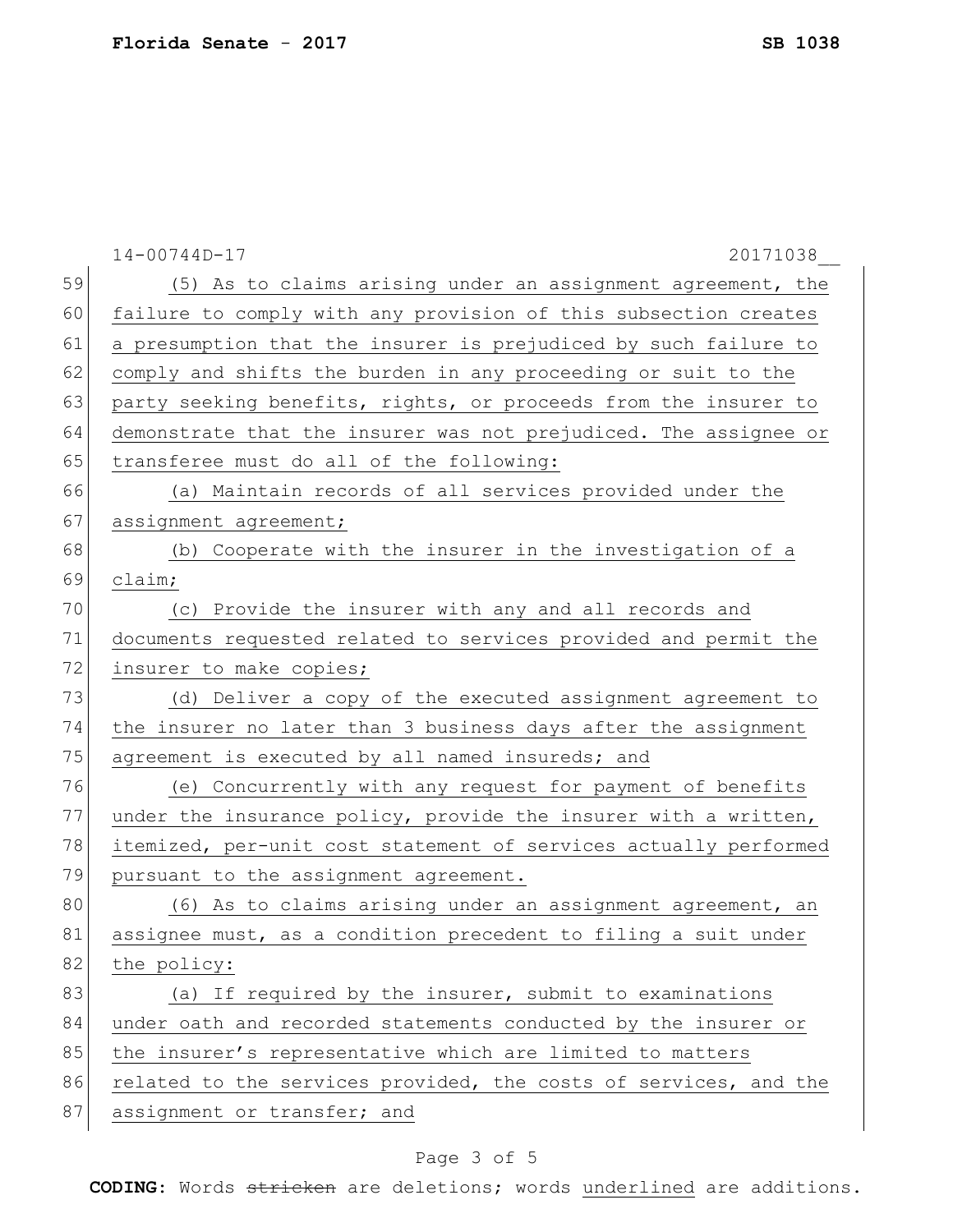|     | $14 - 00744D - 17$<br>20171038                                   |
|-----|------------------------------------------------------------------|
| 88  | (b) Participate in an appraisal or other alternative             |
| 89  | dispute resolution method in accordance with the terms of the    |
| 90  | policy.                                                          |
| 91  | An activity in compliance with subsections (5) and (6)<br>(7)    |
| 92  | does not constitute practice as a public adjuster pursuant to    |
| 93  | part VI of chapter 626.                                          |
| 94  | (8) Notwithstanding any other law, the acceptance by a           |
| 95  | person of any assignment agreement constitutes a waiver by the   |
| 96  | assignee or transferee, and any subcontractor of the assignee or |
| 97  | transferee, of any and all claims against all named insureds for |
| 98  | payment arising from the specified loss, except that all named   |
| 99  | insureds remain responsible for the payment of any deductible    |
| 100 | amount provided for by the terms of the insurance policy and for |
| 101 | the cost of any betterment ordered by all named insureds. This   |
| 102 | waiver remains in effect notwithstanding any subsequent          |
| 103 | determination that the assignment agreement is invalid or the    |
| 104 | rescission of the assignment agreement by all named insureds.    |
| 105 | (9) This section does not permit an assignment agreement to      |
| 106 | modify or eliminate any term, condition, or defense relating to  |
| 107 | any managed repair arrangement provided for in the insurance     |
| 108 | policy to which the assignment agreement relates.                |
| 109 | (10) This section does not apply to:                             |
| 110 | (a) An assignment, transfer, or conveyance granted to a          |
| 111 | subsequent purchaser of property who acquires an insurable       |
| 112 | interest in the property following a loss;                       |
| 113 | (b) A power of attorney granted to a management company,         |
| 114 | family member, guardian, or similarly situated person which      |
| 115 | complies with chapter 709 and which may include, as part of the  |
| 116 | authority granted, the authority to act on behalf of a principal |

## Page 4 of 5